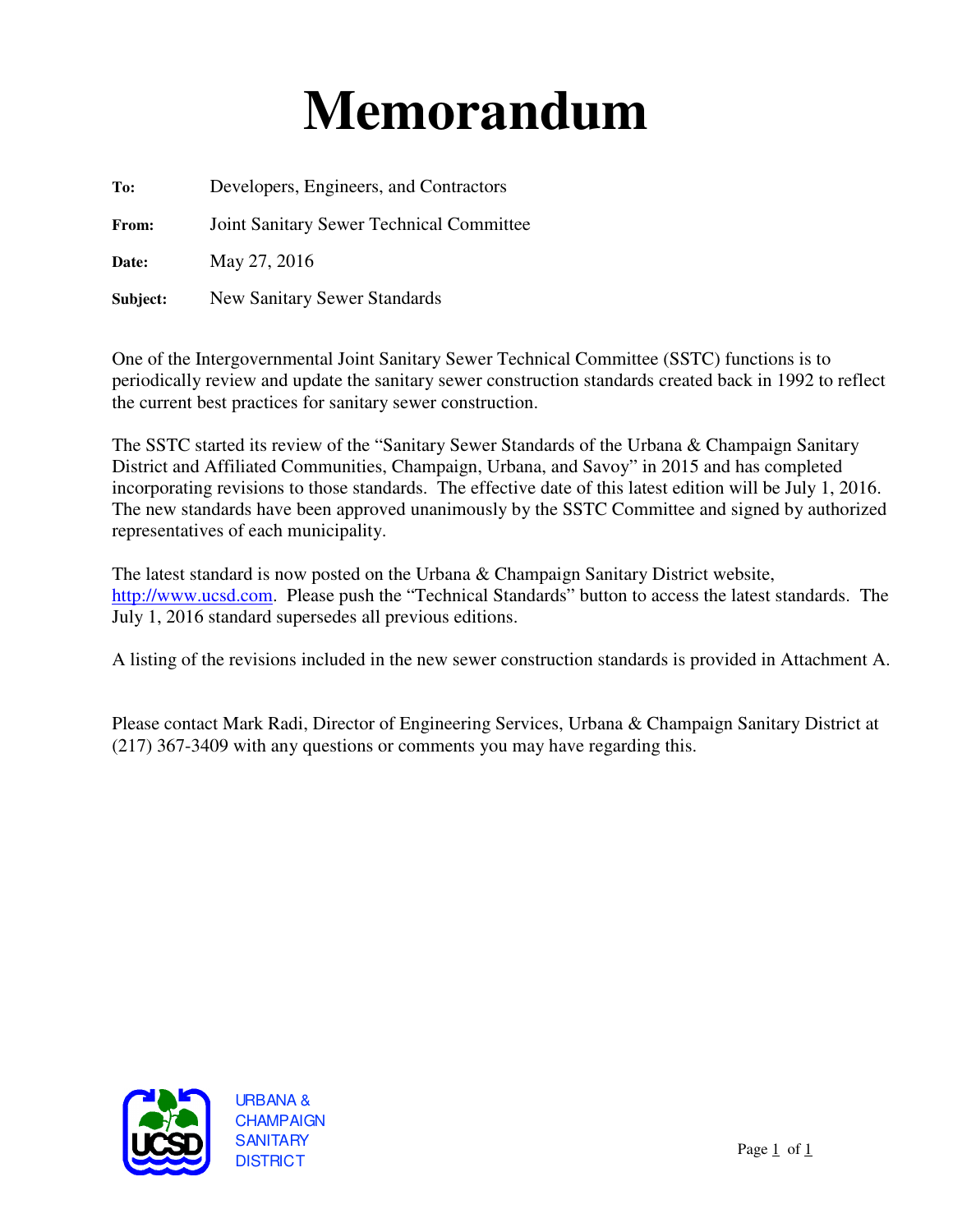## ATTACHMENT A – JULY 1, 2016 REVISIONS TO SANITARY SEWER TECHNICAL STANDARDS

| #   | Revision                                                          | Explanation                                                                 |
|-----|-------------------------------------------------------------------|-----------------------------------------------------------------------------|
| 1.  | Eliminated extra strength vitrified clay as an allowable pipe     | Vitrified clay pipe is not a widely utilized material in sanitary sewer     |
|     | material.                                                         | construction.                                                               |
| 2.  | Eliminated gasketed PVC truss pipe as an allowable pipe           | Gasketed truss pipe is not a widely utilized material in sanitary sewer     |
|     | material.                                                         | construction.                                                               |
| 3.  | Added SDR 26 solid wall PVC pipe per ASTM DF670 as an             | Committee approved pipe material for sanitary sewer construction.           |
|     | allowable pipe material for 18-inch through 60-inch.              |                                                                             |
| 4.  | Added centrifugally-cast fiberglass-reinforced polymer            | Committee approved pipe material for sanitary sewer construction.           |
|     | mortar pipe per ASTM D3262 as an allowable pipe material          |                                                                             |
|     | for 18-inch through 60-inch.                                      |                                                                             |
| 5.  | Require that a minimum of a five-foot diameter manhole            | Committee determined that internal drop assemblies are easier to            |
|     | with an internal drop configuration for new drop manholes.        | maintain and repair than external drop assemblies.                          |
|     | Internal drop shall be RELINER <sup>®</sup> drop bowl system or   |                                                                             |
|     | Engineer Approved Equal.                                          |                                                                             |
| 6.  | Allows a four-inch service pipe to be lined one time resulting    | Committee determined that cured-in-place pipe lining of a four-inch lateral |
|     | in a final internal diameter of less than four-inches.            | was an acceptable practice.                                                 |
| 7.  | Allows the installation of VAC-A-TEE® by LMK or Engineer          | Committee approved VAC-A-TEE product for service pipe construction.         |
|     | Approved Equal for a clean-outs on service pipes.                 | Reduces excavation required for clean-out installation.                     |
| 8.  | Added that a lined main tap from LMK or Engineer Approved         | Committee determined that the LMK lined main tap was the preferred way      |
|     | Equal is required for a service pipe connection to vitrified clay | to connect a service pipe to a lined sewer pipe.                            |
|     | sewer that has a cured-in-place pipe liner installed inside it.   |                                                                             |
| 9.  | Added the requirement that pipe couplings shall be non-           | Intended to eliminate offset problems at coupling locations.                |
|     | shear type, Fernco 500 Series Strong Back Couplings or            |                                                                             |
|     | Engineer Approved Equal.                                          |                                                                             |
| 10. | Eliminated lamp testing of sewer pipe.                            | Committee determined that mandrel testing was a more appropriate            |
|     |                                                                   | testing method than lamp testing for flexible pipe.                         |